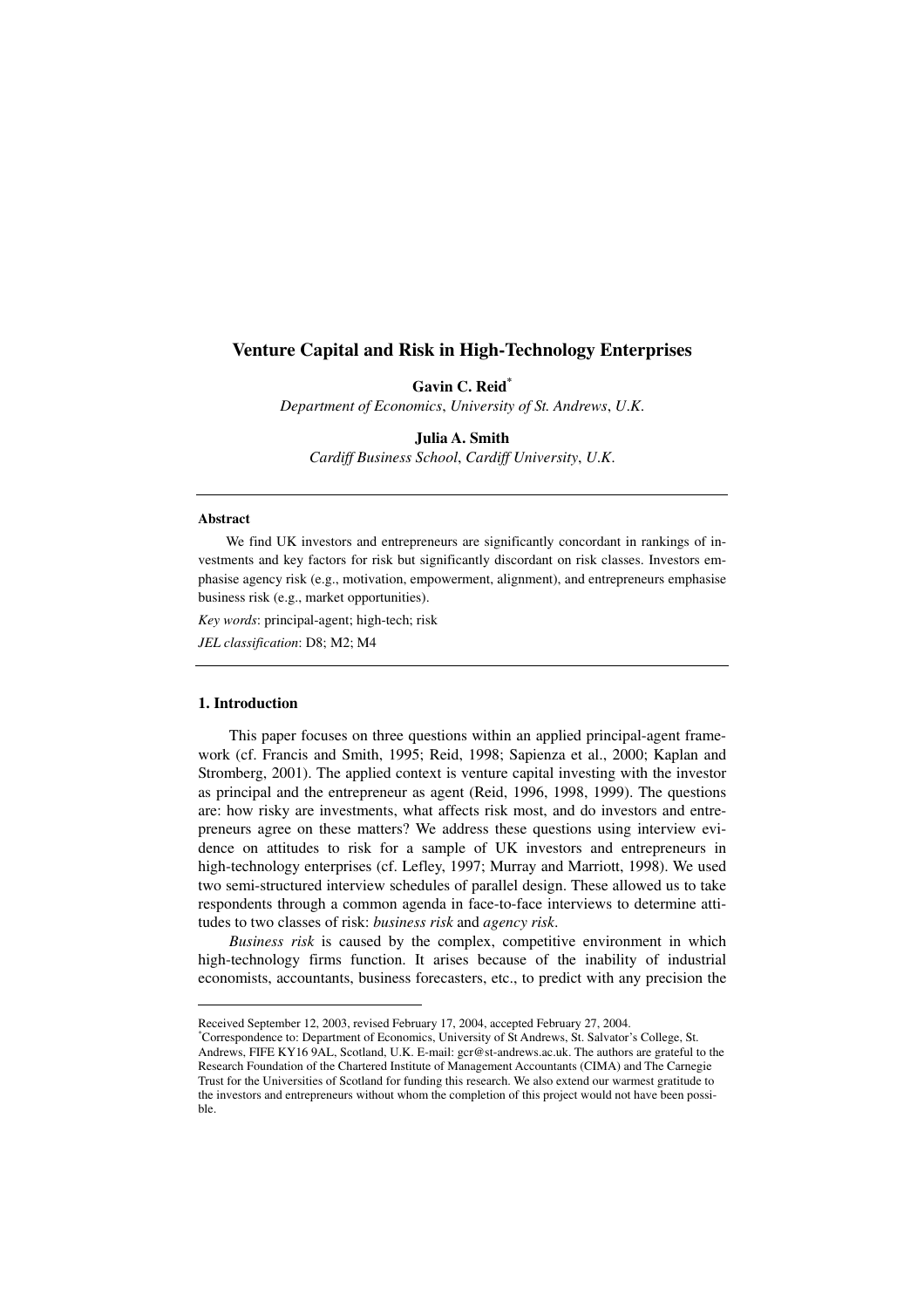prospective value of a new product in the competitive marketplace. Not only do innovation risks "feed forward" into business risks (e.g., in the sense of timing of initial market entry of a product), but also business risks arise from action-reaction effects within the marketplace, as rivals attempt to accommodate to the marketplace implications of innovative steps. This is very often done in a strategic fashion, e.g., by pre-emption, emulation, imitation, backward engineering, etc. In a sense, firms are "racing" to be first to get an entitlement to the intellectual property (IP) embodied in a new technology. Thus firms will redouble effort if they are very close to rivals but will quickly give up if they seem outstripped in the race.

*Agency risk* (Sapienza et al., 2000) arises, in general, from an incomplete alignment of incentives between principal and agent. In our case, the principal is the venture capital investor and the agent is the high-technology entrepreneur. The root cause of agency risk is information asymmetry between principal and agent. One way in which agency risk, deriving from this, can be reduced, is by superior information systems. Briefly, investors are risk specialists, who know a little about technology and a lot about monitoring and control. They are willing to back their judgements with large injections of equity finance. Typically, entrepreneurs are immersed in technological developments and are risk averse and starved of cash. They would prefer a less risky life and more financial backing. They also need advice and guidance on commercial imperatives. In theory, a "contract" should be struck in which the entrepreneur gives the investor access to potentially valuable intellectual property (i.e., "property" based on new ideas) and the management skill to create it in exchange for which the investor bears some of the risk and provides an infusion of equity finance (Reid, 1998). In practice, it may be hard for the investor to evaluate the entrepreneur's claim to be able to produce valuable intellectual property, and the mere fact of backing an entrepreneur tends to diminish the incentive to continue to be creative in this respect, unless activity is tightly monitored.

Using the above framework, we report on two key findings. First, there is general agreement between investors and entrepreneurs concerning the relative riskiness of investments, e.g., start-up, expansion, management buy-in (MBI). This finding suggests a common industry view on relative investment riskiness (cf. Bhattacharyya and Leach, 1999; Beetsma and Schotman, 2001). Second, a difference is found between investor and entrepreneur concerning factors which affect risk appraisal. Investors are more concerned with agency risk (Sapienza et al., 2000), focusing on the monitoring and control relationship with their entrepreneurs. Entrepreneurs too have a concern for agency risk but are more concerned with business risk. In principal-agent terms, this suggests successful shifting of agency risk from entrepreneur to investor. It is concluded that investors and entrepreneurs generally do view risk in the same light but, when their views differ, this is explicable by a principal-agent framework.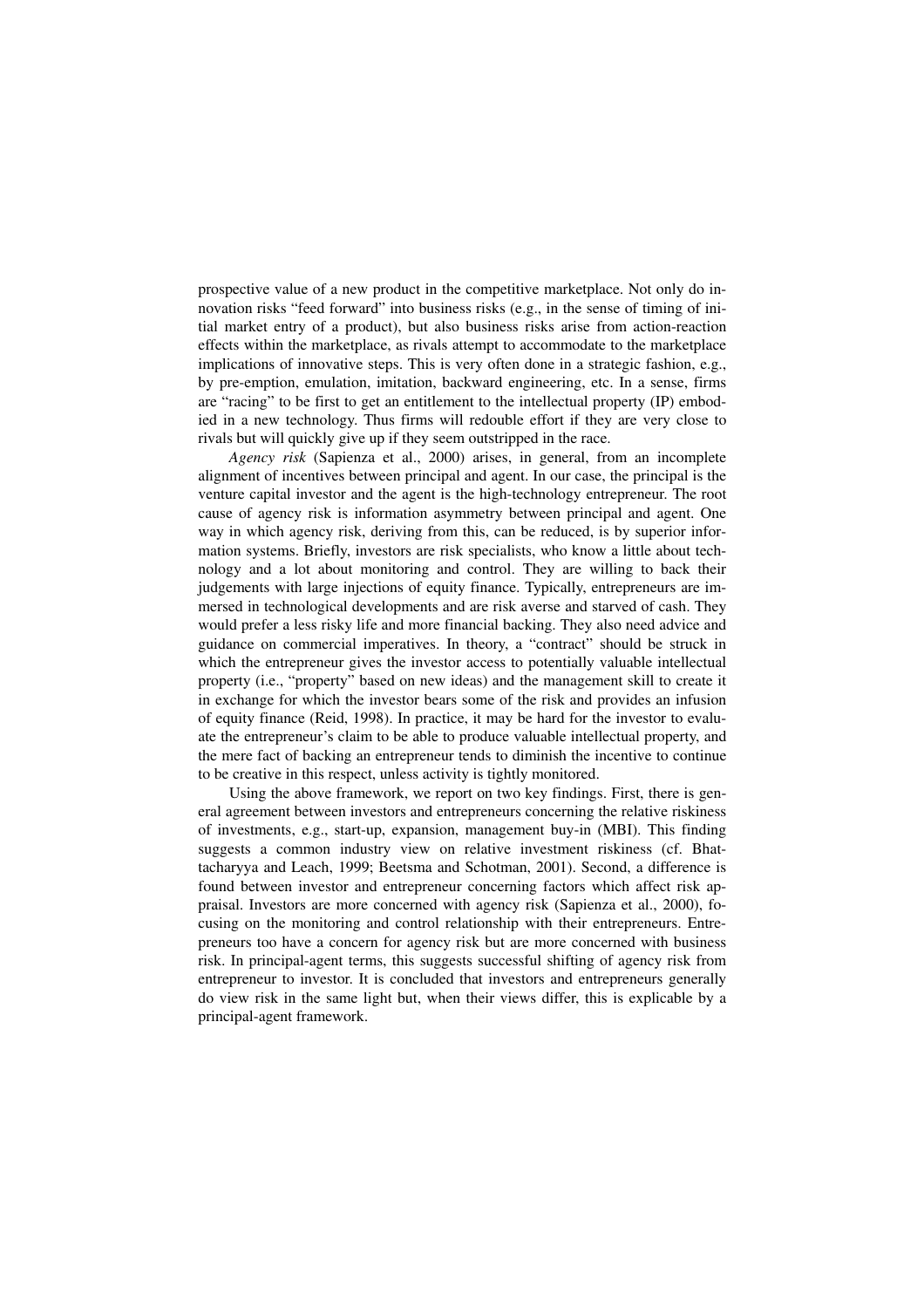#### **2. Principal-Agent Analysis**

The theoretical underpinning of the empirical work we undertake here is that of principal-agent analysis (Ross, 1973; Mirrlees, 1976; Baiman, 1982) as applied to the venture capital investor (as principal) and the high-technology entrepreneur (as agent) (Chan, 1983; Chan et al., 1990; Reid, 1998). Here, we summarise key concepts of the theory in a general schema.

In a familiar way, this theory (e.g., Reid, 1989, ch. 9) assumes that people are self-interested. If they can hide, with benefit, some of their actions from others, they will seek to do so. This creates the danger of *moral hazard*, in that, post-contract, agents may shirk (i.e., fail to work as hard as they could and/or personally consume benefits which would otherwise accrue to others). In doing so, they enjoy perquisite consumption (i.e., perks), for which the principal bears a proportion of costs.





The theory explains why investor-entrepreneur relations will be created and the forms they may take in terms of the contractual arrangement between investor and entrepreneur (see Figure 1). If in receipt of any surplus created, the investor has no motive to shirk. He directs activities and will seek, at the contract interface, to establish systems for monitoring and rewarding the entrepreneur and for attenuating shirking (see Figure 1). The aim of contractual design is to encourage the entrepreneur to act in ways which are aligned with the investor's aims. The goal will be to limit shirking and to elicit optimal effort (cf. Frederickson, 1992). Thus the investor diminishes the contractual advantage the entrepreneur seeks through exploiting information asymmetry (cf. Healy and Palepu, 2001). The latter may arise from the greater knowledge which the entrepreneur has of high-technology and of rivals. This information asymmetry, coupled with moral hazard, presents a circumstantial problem for the investor, for which monitoring and control systems provide some kind of remedy (Wright and Robbie, 1996; Mitchell et al., 1995, 1997, 1999).

Economic applications of principal-agent analysis are well known (Ross, 1973;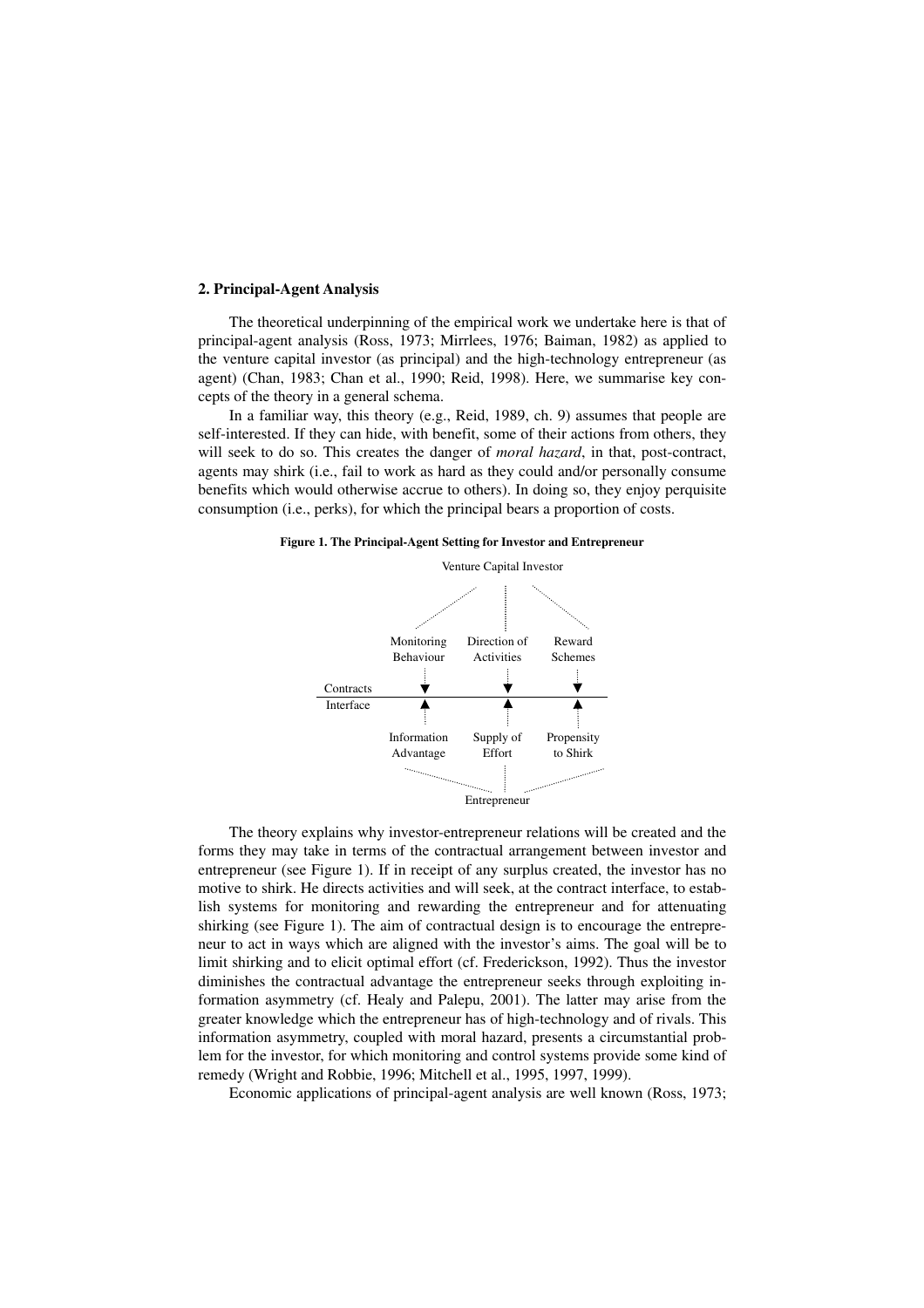Mirrlees, 1976; Jensen and Meckling, 1976; Radner, 1985; Holmström, 1979). Extensions to cognate areas, like accounting and finance, have been undertaken by the likes of Baiman (1982), Magee (1998), and, in textbook form, by Kaplan (1982) and Scapens (1991). These extensions show how the firm itself creates a demand for information. Further, the need to monitor and control entrepreneurs' behaviour requires a flow of information from the firm to the venture capital investor. For example, accounting measures of actual performance, financial analyses of decisions, budgets and financial plans may all contribute to the provision of a basis upon which the firm's performance can be assessed (Ouksel et al., 1997; Reid and Smith, 2000; Sahlman, 1994).

The availability of appropriate financial controls and decision support can also be viewed as helping to direct the entrepreneur's behaviour in accord with the investor's interests. In addition, if incentives such as entrepreneurial remuneration or even entrepreneurial retention are to be based on performance, there is an important role to be played by information on the financial dimension of that performance. To play these roles, such information has to be accepted by both investor and entrepreneur and should therefore possess sufficient "hardness" and reliability to adequately reflect an entrepreneur's actions (Mutch, 1999).

Information provision may be influenced by a variety of factors relating to each specific principal-agent relationship. Obvious instances, relevant to our investor-entrepreneur setting, include:

1. Ownership and control (Bricker and Chandar, 2000; Francis and Smith, 1995). The greater is the divorce of ownership and control (which, in turn, may mirror the size and complexity of the high-technology firm), the greater is the need for information about the firm to be made available to the investor.

2. The degree of incentive given by the entrepreneur's compensation package. For example, where the entrepreneur's rewards are heavily based on performance, which matches the investor's aims, the need for monitoring information (as a surveillance and control function) will be lesser (Nouri and Parker, 1996).

3. Conversely, the more sophisticated is the monitoring system put in place, the less will be the need for the investor to base the entrepreneur's remuneration on the performance levels achieved (cf. Kaplan and Stromberg, 2001).

4. The greater is the complexity and uncertainty associated with the entrepreneur's role and work, the greater is the information asymmetry which exists, and the more will the emphasis have to be on monitoring inputs and outputs as opposed to processes (cf. Mitchell et al., 1999).

The use of information and monitoring systems, as outlined here, is an attempt to limit one source of risk (viz. agency risk) which arises from information asymmetry between investor and entrepreneur.

### **3. The Use of Risk Classes**

Following Fiet (1995a, 1995b), and Moesel and Fiet (2000), we think in terms of "risk classes" rather than in terms of point estimates of probabilities (which are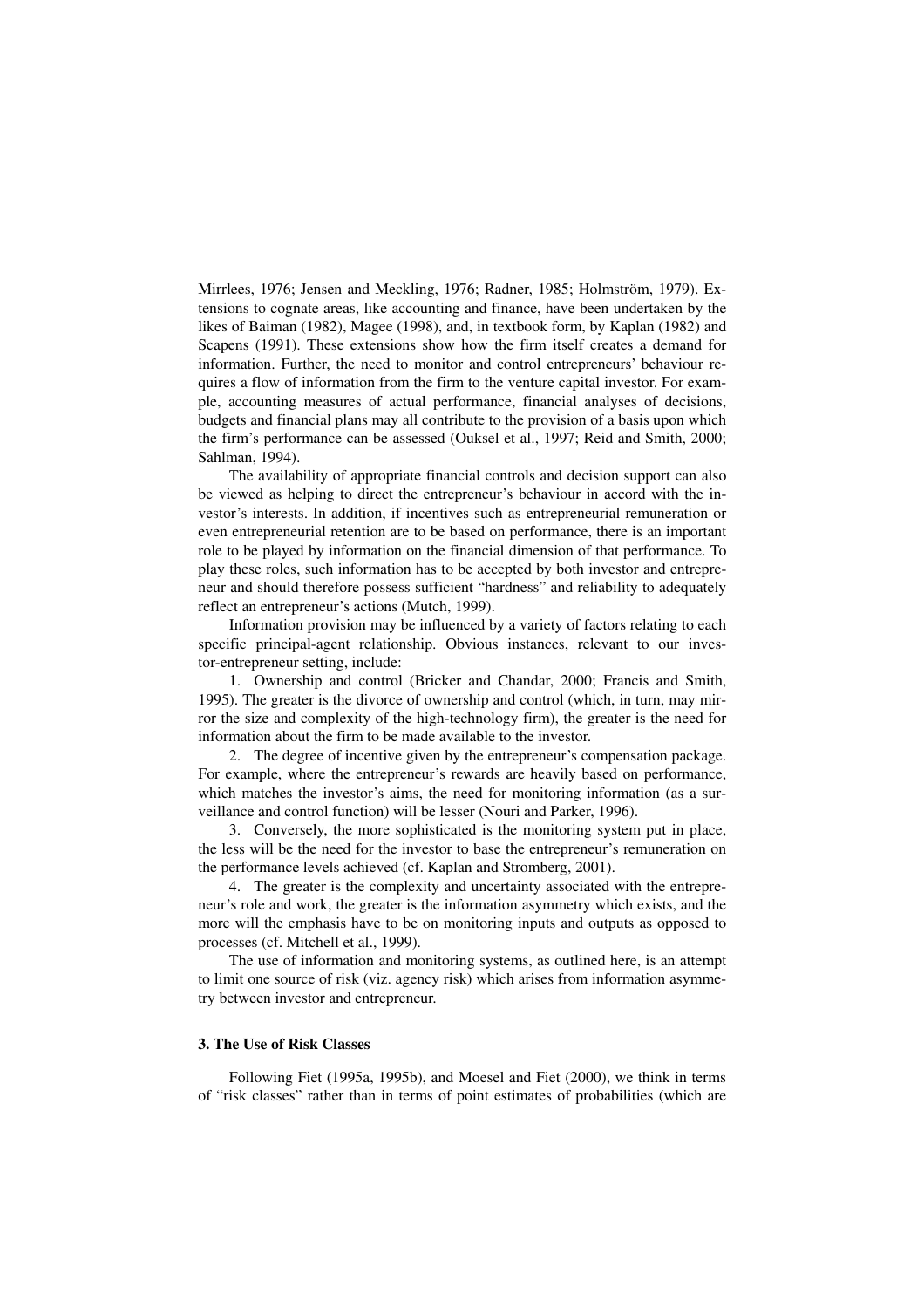# *Gavin C*. *Reid and Julia A. Smith*

often impossible to obtain). We find that simple classifications of risk (e.g., high, medium, low) are often adequate, if not perfect, substitutes for statistical estimates of probabilities. Our questionnaire design used Likert scales to determine (on a scale of 1 to 5) the perceived risk by respondents (be they investors or entrepreneurs) of specific events, e.g., types of investment like start-up, management buy-out (MBO), management buy-in (MBI), etc.

The assigning of risk in our study has to be subjective (Moesel and Fiet, 2001). This does not involve mere guesswork but high-level "clinical judgement." For example, skilled judgements may be made by using yardstick comparisons (e.g. with parallel technological developments). Many respondents thought it was satisfactory to think in terms of "risk classes" rather than numerical probabilities. Thus, we found that rankings of riskiness were adequate, if not perfect, substitutes for statistical estimates of probability.

Of the two classes of risk we have emphasised (*agency* and *business*) it is thought that agency risk is the one that has been most successfully confronted in the high-technology context. Risks derive from inefficiencies, all of which ultimately revolve around problems of information and risk-bearing. For example, the entrepreneur may be better informed than the investor about the product and may also be more risk averse. If information were perfect, doubt and uncertainty would not attach to decision-making and investors could choose best actions with complete confidence. However, information is *not* perfect, and investors have to proceed by using imperfect information as effectively as possible, at the same time as trying to remedy in some measure these imperfections (Kaplan and Stromberg, 2001). Thus the venture capitalist will be motivated to create an information gathering system which will help him to overcome his relative ignorance and thus to decrease the risk of his decision-making environment. Proceeding in this way, the investor will be better equipped to avoid the tendency for the entrepreneur to pass all the risk on to him. The venture capitalist becomes a better judge of the performance of the entrepreneur and, in refusing to accept all of the risk, keeps the entrepreneur on his toes.

Although UK venture capitalists are becoming increasingly skilled at attenuating agency costs, they have not yet progressed so far as their US counterparts in using powerful, so-called "boilerplate" contractual terms (Murray and Marriott, 1998). Further, though they have relative success in managing agency risk, venture capitalists must increasingly turn their attention to business risk. This arises from the uncertain environment within which the quest for competitive advantage is pursued by the entrepreneur (e.g., in terms of innovation, new and existing rivals, substitutes, and shifts in customer tastes). This is a less controllable class of risk in that factors like the market attractiveness of a high-technology product sold by the entrepreneur are partly (e.g., by advertising) but not entirely amenable to manipulation. Along this dimension, therefore, contracting is frequently informal, but the relationship is relatively proactive, which aims to compensate for the informality.

The relative ignorance of business risk on the part of the investor (cf. Murray and Marriot., 1998; Freel, 1999) has partly arisen from a natural tendency to specialise in the controllable area of risk, namely agency risk (Sapienza et al., 2000). It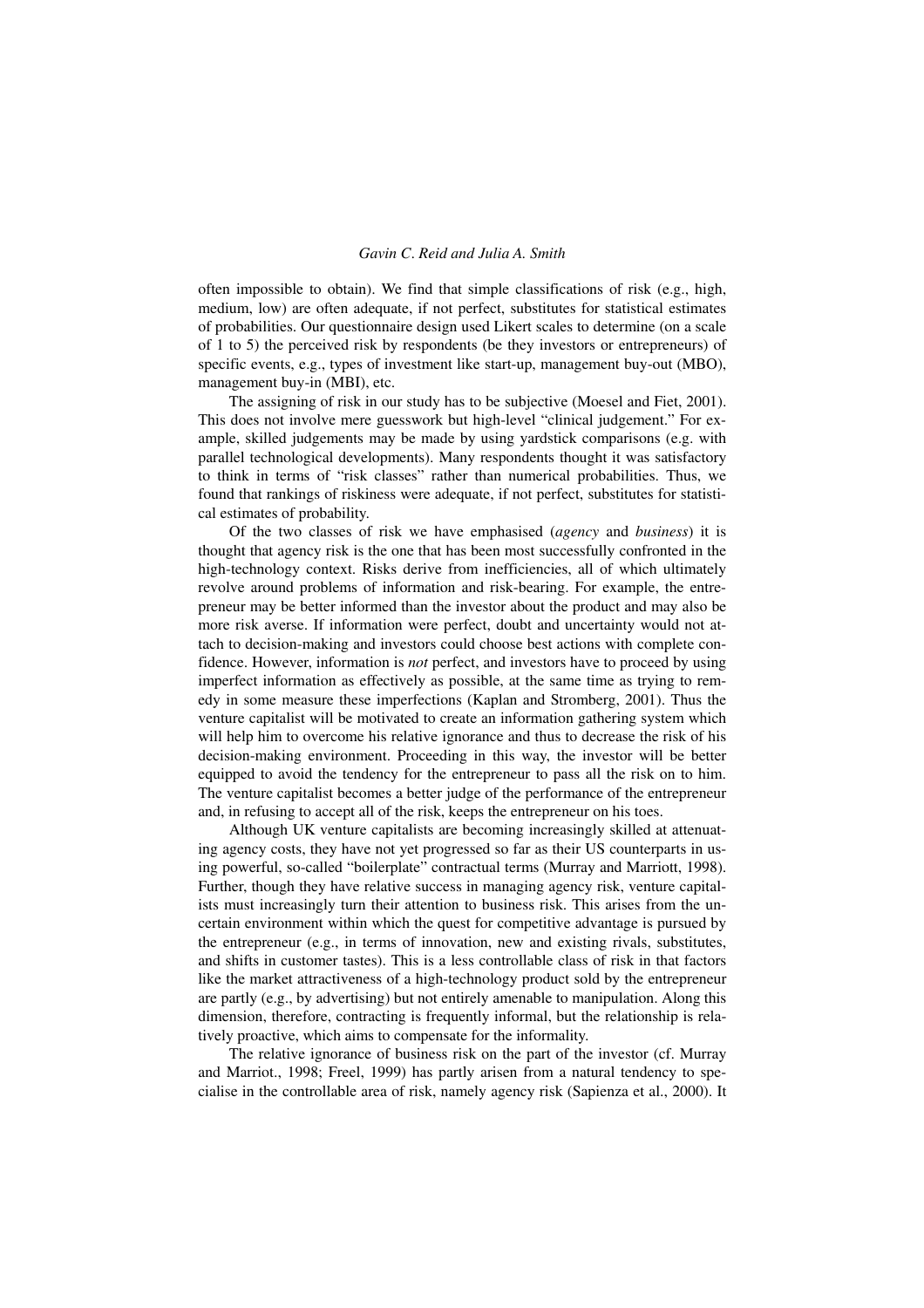would be inefficient for formal investors to attempt to proceed in the way that, say, "business angels" (i.e., informal investors) might. The latter might seek to address the problem of business risk by having such a close relationship (proactive, "hands-on") with an entrepreneur that business risk is relatively effectively handled. From the formal investor's position of relative ignorance, information relevant to business risk is costly to acquire and difficult to evaluate, and this proactive route is less attractive and almost certainly not cost effective. Instead, the investor has to seek to "incentivise" his relationship with the entrepreneur more effectively (see Kaplan and Stromberg, 2001).

## **4. Data: Fieldwork and Sampling**

### **4.1 Fieldwork**

We started our fieldwork by approaching key experts. These included the chairman of the British Venture Capital Association (BVCA) and a leading investment manager at the largest venture capital firm in the UK (*3i*). They provided a contemporary setting for our work. Further, a Director from the UK Patent Office gave us a current view of contemporary practice in the protection of intellectual property, including its significance for high-technology.

When designing the questionnaires, our aim was to ensure comparability between investor and entrepreneur attitudes. Therefore, the agenda were the same for each questionnaire. During interviews, which could take several hours, we gathered considerable bodies of evidence on how investors and entrepreneurs handled risk. For each interview, we gathered over eighty numerical responses and over forty qualitative (text) responses.

### **4.2 Investor and Entrepreneur Samples**

The second stage of the research involved: (a) determining sampling frames for both venture capitalists and high-technology companies, and (b) selecting samples according to certain sampling criteria. The sampling frame for venture capitalists was obtained from the Venture Capital Report (VCR Guide, 2000) CD-ROM. This lists most UK venture capital firms under a number of headings. Our aim was to construct a random sample of twenty venture capital firms (investors) subject to their being actively involved in the high-technology area. The sampling frame for high-technology firms (entrepreneurs) was also obtained using the VCR CD-ROM. It was used to search for entrepreneurs that were developing, making, or marketing high-technology products. In determining the "technological intensity" of our sample of entrepreneurs, use was made of our contacts with the Patent Office at Newport (Wales, UK). On-line facilities enabled us to select those entrepreneurs which were most patent-intensive in their innovative activities. We preferred this independent route of access to high-technology companies rather than the judgements of investors, which might be less objective. The number of venture capitalists interviewed was twenty, and the number of high-technology firms was five.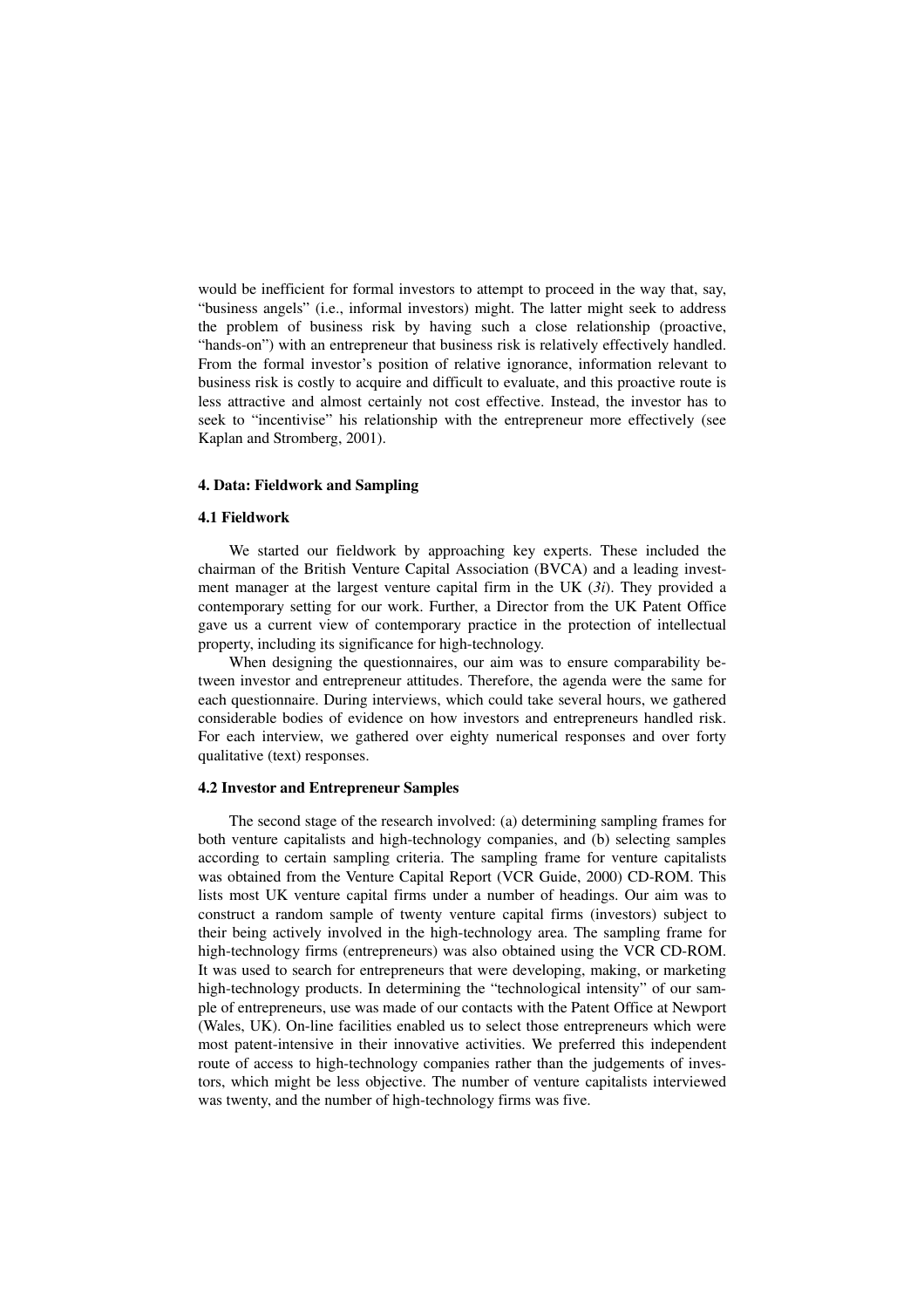|                                            |                   |                | <b>Full-time VC Investments Funds managed</b> |
|--------------------------------------------|-------------------|----------------|-----------------------------------------------|
|                                            | <b>Executives</b> | per annum      | (f.m)                                         |
| $3i$ (Group plc)                           | 285               | 320            | 2000                                          |
| <b>Scottish Equity Partners</b>            | 10                | n.a.           | 150                                           |
| Amadeus Capital Partners Limited           | 14                | n.a.           | 88                                            |
| <b>Schroder Ventures</b>                   | 25                | 10             | 4209                                          |
| UK Steel Enterprise Limited                | 10                | 50             | 4                                             |
| Wales International Fund Limited           | n.a.              | n.a.           | n.a.                                          |
| <b>British Coal Enterprise</b>             | n.a.              | n.a.           | n.a.                                          |
| Murray Johnstone Private Equity Ltd        | 23                | 25             | 373                                           |
| Top Technology Limited                     | 3                 | 7              | 35                                            |
| <b>Thomson Clive Ventures</b>              | 11                | 5              | 148                                           |
| Catalyst                                   | $\overline{c}$    | $\overline{4}$ | 30                                            |
| Wales Fund Managers Ltd                    | 3                 | 5              | Not disclosed                                 |
| Friends Ivory & Sime                       | 10                | 68             | 110                                           |
| <b>Standard Life Investments</b>           | 10                | n.a.           | Not disclosed                                 |
| Penta Capital Partners Ltd                 | 8                 | n.a.           | 142                                           |
| <b>WL Ventures Ltd</b>                     | 2                 | n.a.           | 2.3                                           |
| <b>Albany Ventures</b>                     | 4                 | n.a.           | 40                                            |
| <b>Bank of Scotland Structured Finance</b> | 120               | n.a.           | n.a.                                          |
| Abingworth                                 | 6                 | 5              | 79                                            |
| $3i$ (Scotland)                            | n.a.              | n.a.           | n.a.                                          |
| <b>Averages</b>                            | $\frac{32}{2}$    | 45             | 529                                           |

|  | Table 1. Investors Participating in Fieldwork |  |
|--|-----------------------------------------------|--|

The venture capital backers of high-technology firms whom we interviewed are listed in Table 1. They account for the great bulk of the UK funds allocated to high-technology ventures. The average fund size (in terms of funds managed) was £529m, the average number of venture capital executives was 32 and the average number of investments per year was 45. The biggest player by a magnitude, is *3i*. Schroder Ventures appears to have large volumes of funds because the UK total is not cut out of the global operations of the global financial body of which they are now a part.

These companies run the gamut, from small specialist providers of venture capital for high-technology firms to large structured finance providers for funds rather than entrepreneurs. In the former case, the equity provision is direct and the degree of involvement with entrepreneurs can be close. In the latter case, the financial provision is usually directly to a fund, but the right to do "direct" deals with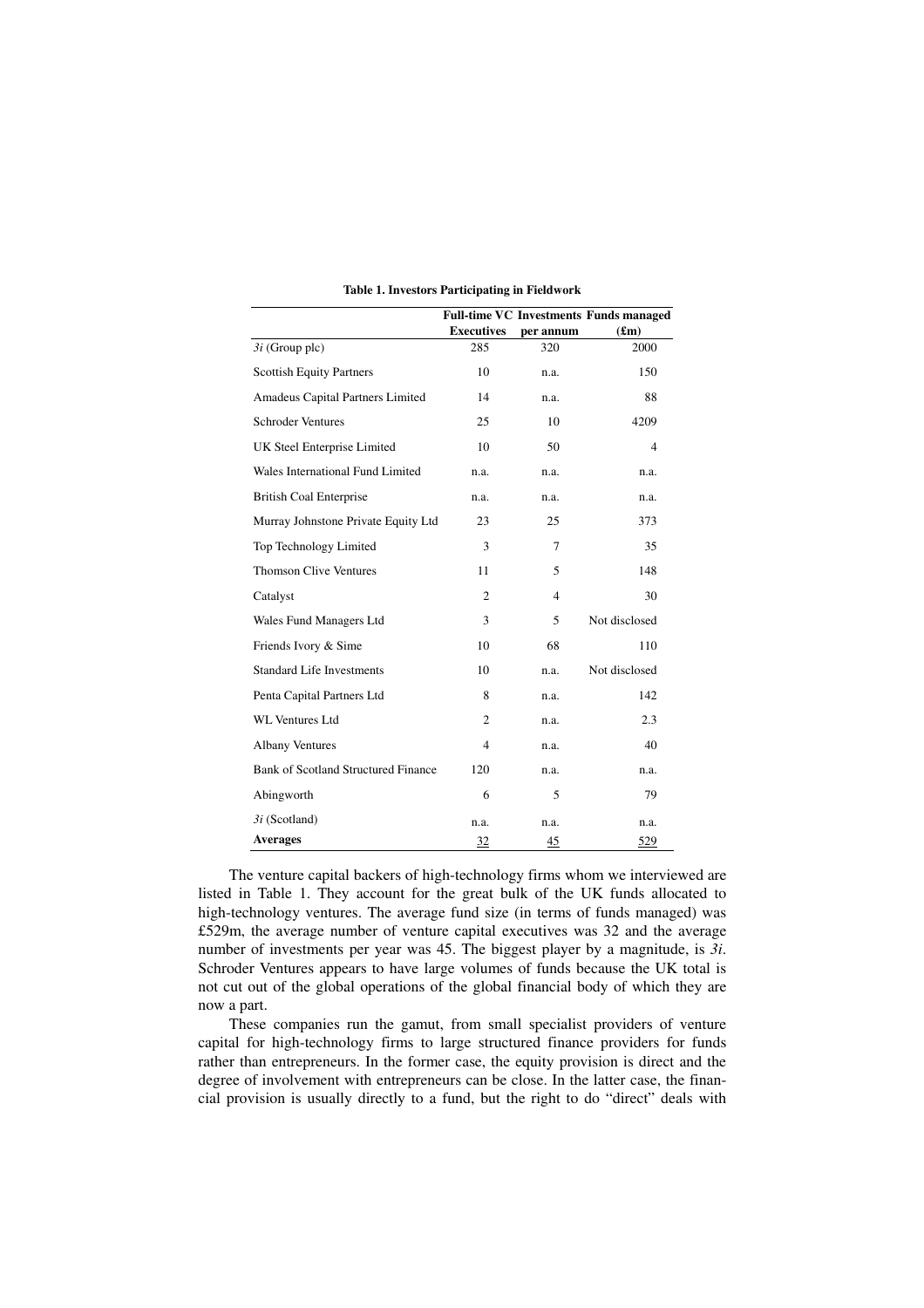promising entrepreneurs is retained and occasionally exercised. Typically, the involvement with high-technology entrepreneurs is more "arms length."

The entrepreneurs numbered five in all and were chosen according to three criteria: (1) that they appeared under a high-technology heading in the *Venture Capital Report Guide to Venture Capital in the UK and Europe*, (2) that they were highly active in patenting to protect their intellectual property in the high-technology area (cf. Brouwer and Kleinknecht, 1999; Jaffe, 2000; Kortum and Lerner, 1999), as evidenced by searches on the Patent Office database *esp@ce.net*, and (3) that they were in, or close to, technology parks attached to London, Oxford, or Cambridge. The entrepreneurs that participated in our research have their company names suppressed, because of commercial sensitivity. The technologies represented are diverse, and run across several disciplinary areas, including computer science, electrical engineering, biochemistry, mathematics, electronics, physics, and telecommunications. Specifically, their principal products or services were: (a) cancer drug development, (b) thermal imaging, (c) copyright protection, (d) e-commerce acceleration, and (d) light emitting polymer displays. In practice, the companies were all close to, or within reasonable distance of, the so-called M4 high-technology corridor. These entrepreneurs have been considered in some detail, by case studies vignettes, in Reid and Smith (2001).

#### **5. Attitudes to Risk**

In our interviews, we defined risk classes as categories of similar degrees (or types) of risk. Grouping risk in this way can aid effective risk management (cf. Moesel and Fiet, 2001). Most investors (95 per cent) thought of their investments as belonging to appropriate risk classes. One investor, typical of many, said that, when risk classes needed defining, "We would do it by stage of investment." Another investor, again quite typical, said, "We'd look at risks in specific areas—for example, … market and manager (people) risk." The latter comment is notable for its reference to our chosen risk categories of business risk and agency risk.

Both investors and entrepreneurs were able to rate investment opportunities by risk class. This was be done by stage of investment (see results in Figures 2 and 3). Both investors and entrepreneurs were asked to say how risky they rated different types of investment, using a six point Likert scale (Oppenheim, 2000, ch. 11; Jankowicz, 2000). Options were listed in the following order: seed, start-up, other early stage, expansion, MBO, MBI, turnaround, replacement, follow-on. Based on these Likert scores we computed rankings of investments. Figures 2 and 3 represent (by the length of the bars) the mean rankings of perceived risk, by investment types, according to the views of investors and entrepreneurs, respectively (see also Reid and Smith, 2000, where scores are used rather than rankings).

In terms of statistical inference, both sets of rankings displayed in Figures 2 and 3 are highly significantly different from a random assignation of ranks, using the Kendall W test of concordance (see Gibbons, 1985, ch. 13). Test statistics and probability values were:  $\chi^2(8) = 97.90$  (p-value virtually 0) and  $\chi^2(8) = 31.487$  (p-value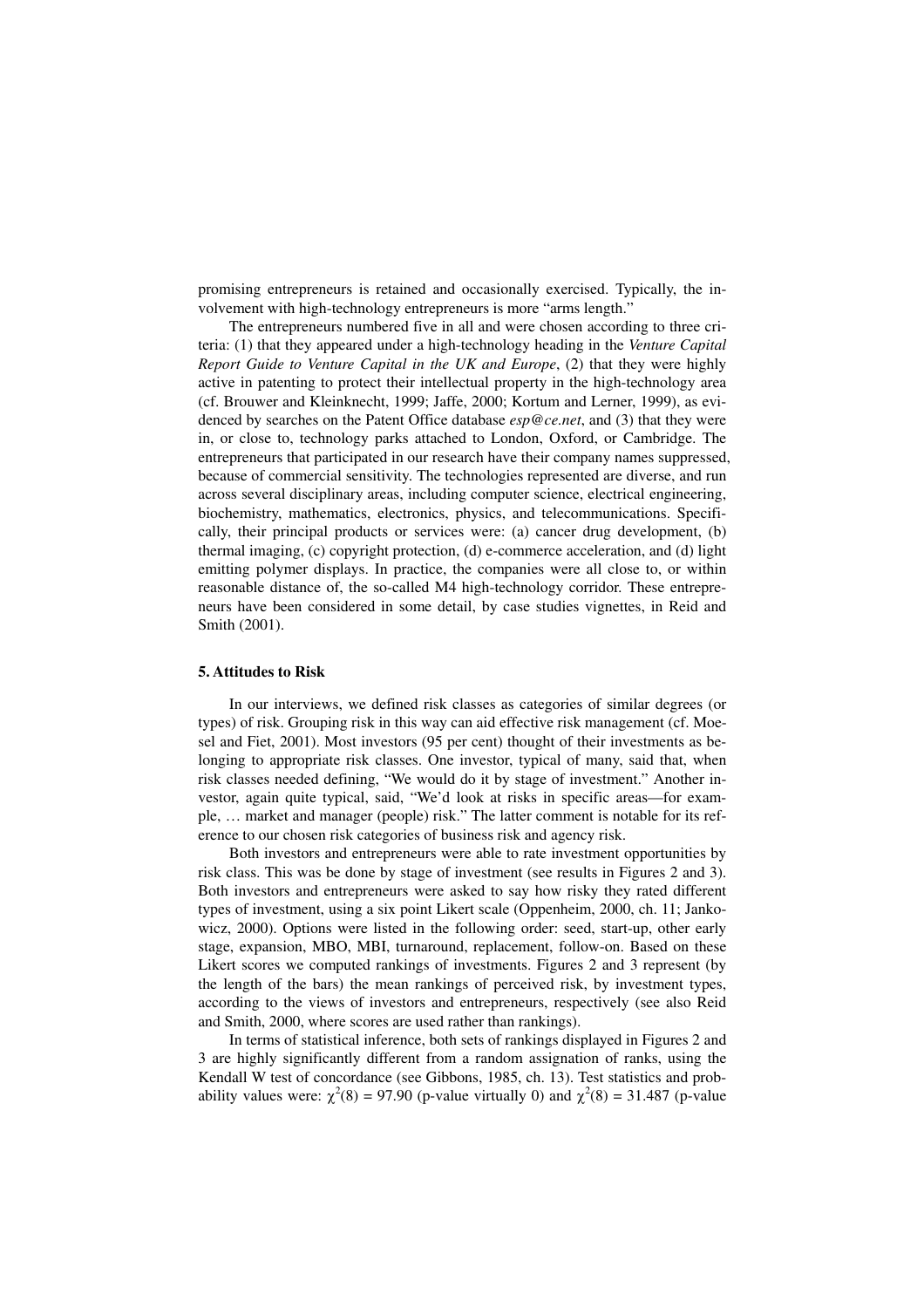0.0001), respectively. Thus, both investor and entrepreneur rankings are coherent and purposive. Further, a comparison of the mean rankings of investors and entrepreneurs suggests that rankings are not statistically significantly different at the 5% level:  $\chi^2(8) = 14.533$  (p-value 0.069). That is, investors and entrepreneurs rank investment opportunities similarly.





The investors ranked seed-corn, start-up, other early stage, and turnaround investments as being the four most risky investment types (Figure 2). Entrepreneurs actually ranked the same four investment stages as having the highest risk, but with turnaround and early-stage reversed. Thus both investors and entrepreneurs seem to follow what is suggested by theories of venture capital (e.g., Chan, 1983; Chan et al., 1990) and small firms (e.g., Jovanovic, 1982; Frank, 1988). Our interpretation would be that both emphasise the importance of market experience. Lack of it raises risk. The entrepreneur has to "learn" by doing when it comes to small business management. The learning curve has to be steep, as competition is usually strong. At start-up, learning has scarcely begun. Arguably, the entrepreneur is not well prepared for dealing with surprise events that impinge on the firm. Also, the investor is usually quite unsure of how to appraise the ability of the entrepreneur. It takes time and skill to put incentives and checks in place that will ensure the entrepreneur is "singing from the same song sheet" as the investor. In short, agency risk is high. Seed-corn and start-up are therefore judged to be especially risky, by investor and entrepreneur alike. We also observe from Figures 2 and 3 that investors and entrepreneurs both view turnaround as highly risky. This is because turnaround often follows on from a period of bad performance, certainly of the entrepreneur, but possibly also the initial investor(s). Turnaround is often associated with major restructuring within the firm as well as re-contracting of the investor/entrepreneur relationship. This all increases risk.

Disagreement between investor and entrepreneur is atypical but is evident for the management buy-out (MBO), for example. It is natural to think of this as the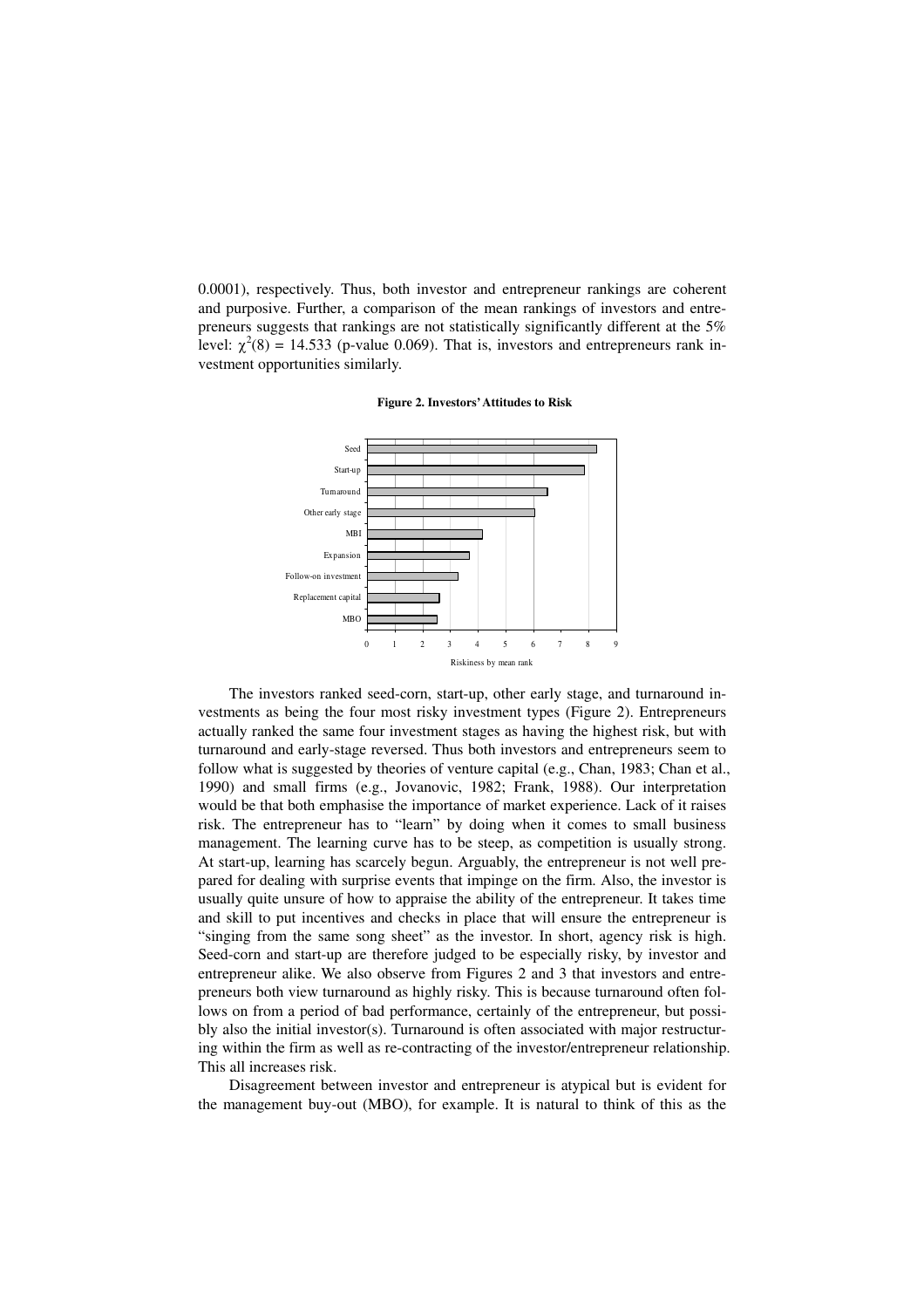least risky type of investment, as the company and the team who run it are very much a known quantity. This clearly is the perception of the investor. Indeed, the management team will be even more incentivised by the buy-out. Entrepreneurs are more cautious about this class of investment (which they rank next to turnaround in riskiness in Figure 3), probably because they could conceive themselves to be putting their reputations on the line with the buy-out, though not putting themselves in such a risky situation as would occur with a buy-in (ranked next highest in Figure 3).

Expansion MBI MBO Turnaround Other early stage Start-up Seed

Replacement capital Follow-on investmen

**Figure 3. Entrepreneurs' Attitudes to Risk** 

Follow-on investments were judged by investors and entrepreneurs as being relatively low risk. However, the low average perceived risk does mask some diversity of opinion. To illustrate, several investors observed that "It all depends on the follow-on." This suggests that follow-on per se may not be less risky than other forms of investment. It could be that "sample selection" is occurring, with the more risky follow-on opportunities being screened out by investors. The same could be said of replacement capital. It may be quite low risk (on average) from an investor standpoint, but they were aware that some forms of replacement (e.g., following the death of a dynamic founder) could be fraught and highly risky.

01 234 567 89

Riskiness by mean rank



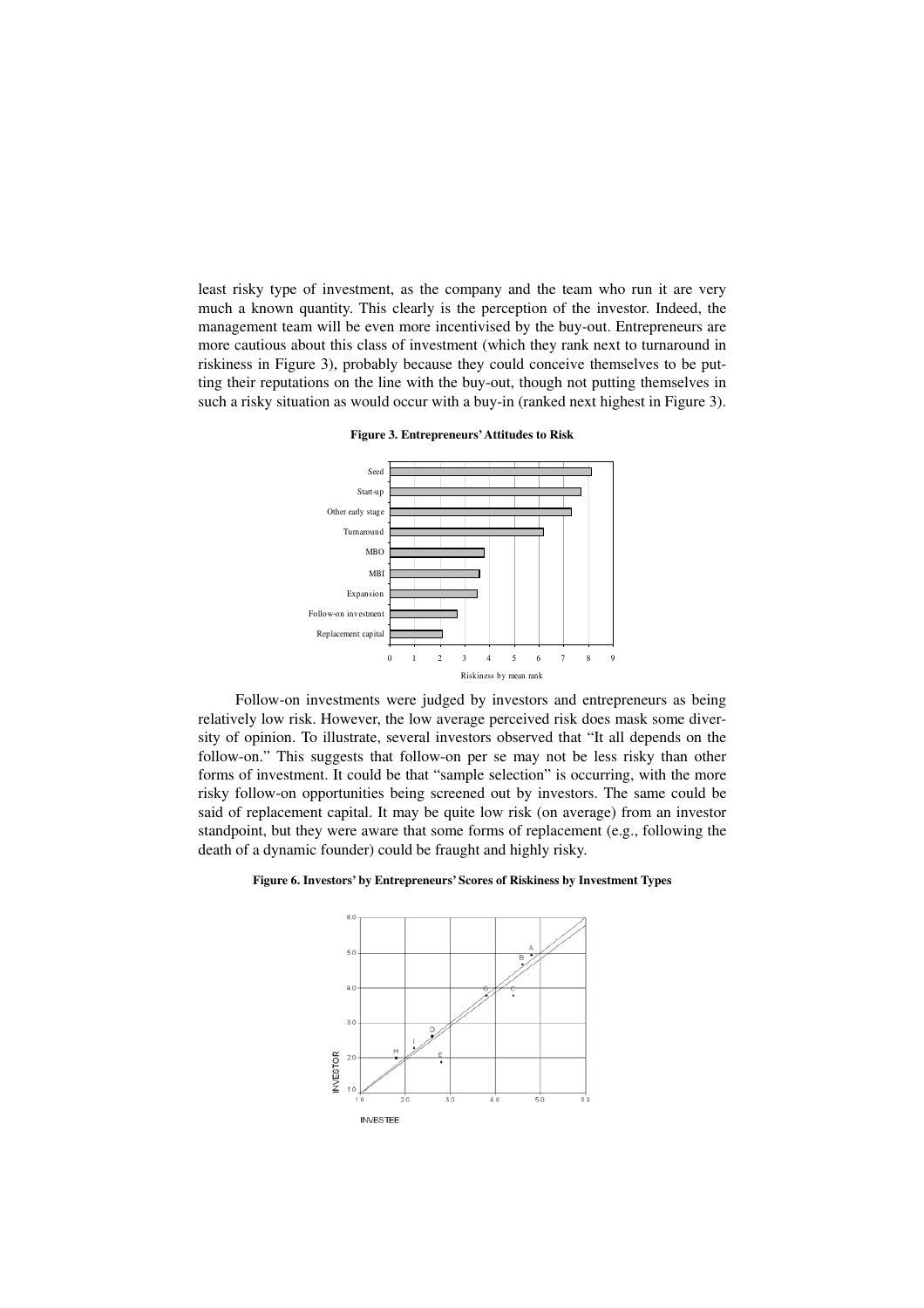| Key |                      |
|-----|----------------------|
| A   | Seed                 |
| B   | Start-up             |
| C   | Other early stage    |
| D   | Expansion            |
| E   | <b>MBO</b>           |
| F   | MBI                  |
| G   | Turnaround           |
| н   | Replacement capital  |
| T   | Follow-on investment |

A convenient way of examining concordance, which does not seem to have been used in the literature, is illustrated in Figure 6. This new representation provides a direct comparison of the investor and entrepreneur views on risk, in a way which directly relates to statistical tests for concordance. The raw data are Likert scores (rather than rankings) of investors (vertical axis) and entrepreneurs (horizontal axis). Complete concordance would imply that all observations should lie along the  $45^\circ$  line going through the points  $(1, 1)$  and  $(6, 6)$ . As we see, there is very little divergence of opinion. The main divergence is on point E, which relates to the MBO, as discussed above. A regression line through the scores of Figure 6 gives the equation

$$
y = 1.313 \times 10^{-2} + 0.962x, \quad \overline{R}^2 = 0.874, \quad F = 56.286, \quad p-value < 0.001
$$
\n
$$
(1)
$$
\n
$$
(0.030) \quad (7.502)
$$

where *y* refers to investor score and *x* refers to entrepreneur score (t-values are in parentheses). The intercept is not statistically significant, and the slope coefficient is highly statistically significant (p-value < 0.001) and somewhat less than unity. Thus the fitted regression line lies just below the 45º line. This alternative display of evidence, using scores rather than ranks, and regression rather than concordance estimation, gives very similar results. Further, the graphical display of the extent of concordance provides useful insight into similarities of views between investors and entrepreneurs when it comes to perception of riskiness of investment stage.

# **6. Factors in Risk Appraisal**

Investors and entrepreneurs were also presented with a list of fifteen factors which had a bearing on the risk appraisal of an investment. The factors which respondents had to consider in this way included market opportunities, the global environment, the local environment, the quality of the proposal, the management model, the business model, the sales model, the scale of the business, etc. The full listing of factors is given in Figures 4 and 5.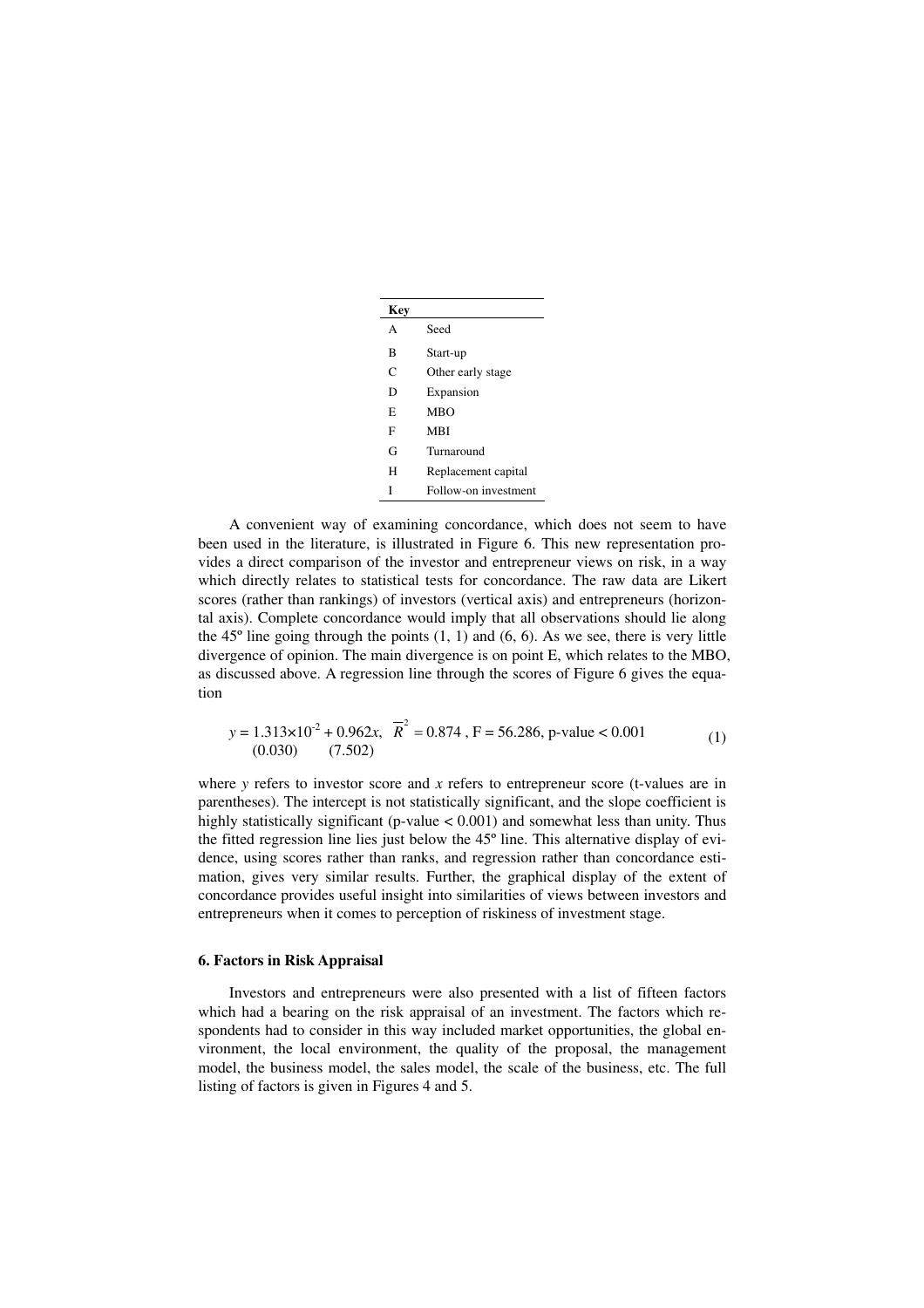

#### **Figure 4. Investors' Most Important Factors in Risk Appraisal**





In terms of statistical inference, both sets of rankings displayed in Figures 4 and 5 are highly significantly different from a random assignation of ranks, again using the Kendall W test of concordance ( $\chi^2(14) = 98.952$ , p-value virtually 0, and  $\chi^2(14)$  $= 24.519$ , p-value 0.039, for investor and entrepreneur, respectively). Again, we find that investor and entrepreneur views are coherent and purposive. However, in this case these views diverge somewhat. As contrasted with rankings on investment stages above, a comparison of the mean rankings of factors important in risk appraisal suggests that investors and entrepreneurs have views which are statistically significantly different at the 5% level ( $\chi^2(14) = 23.408$ , p-value 0.05). In brief, views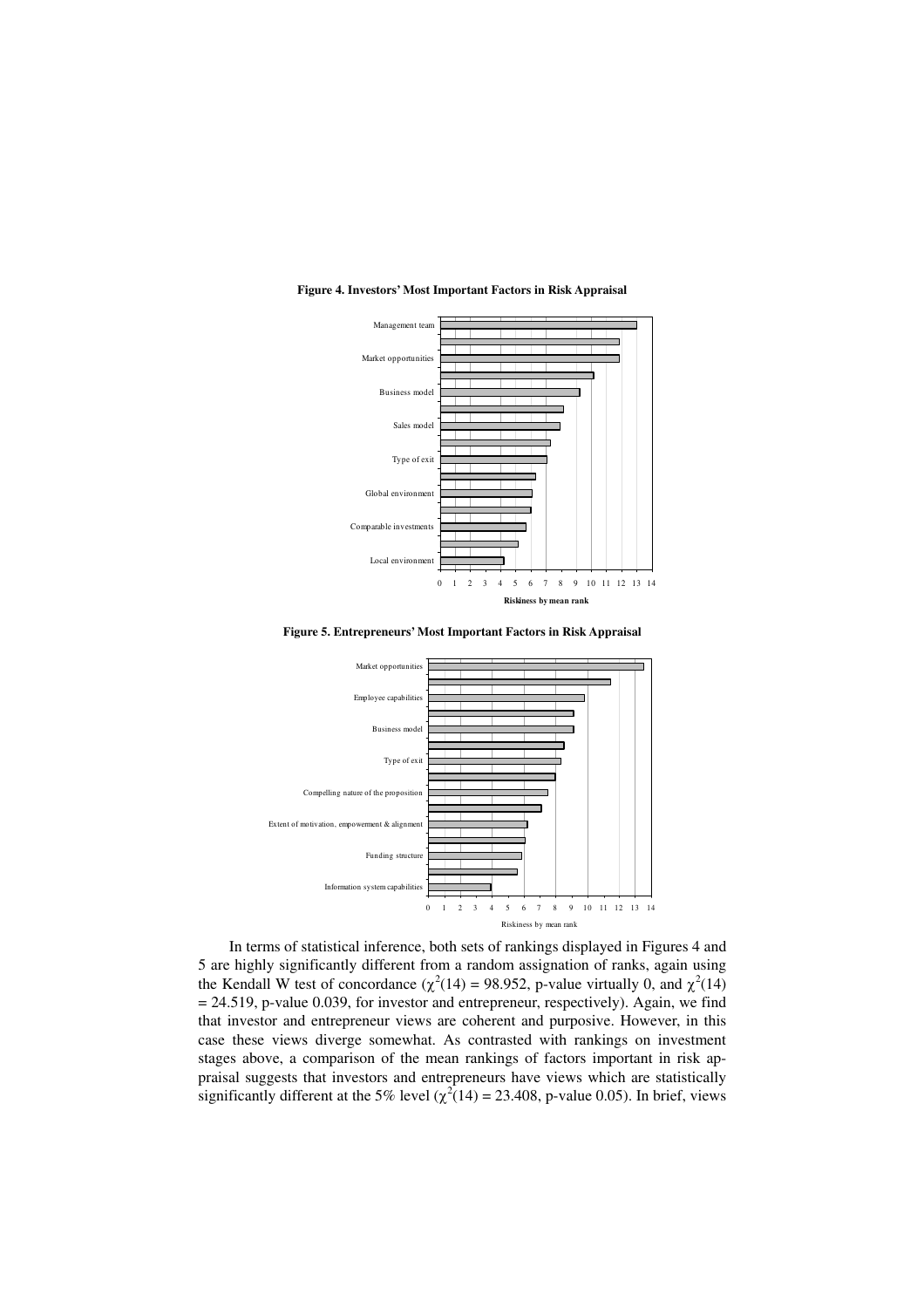expressed on factors important to risk appraisal are themselves statistically significant for both investors and entrepreneurs, and these views themselves differ significantly between investors and entrepreneurs.

As Figure 4 indicates, investors thought that (on average) the management team was the most important factor in the risk appraisal of an investment. This factor is an aspect of agency risk. Other factors which were ranked as being highly important by investors are also relevant to agency risk, these being the extent of motivation and empowerment within the potential entrepreneur company (second ranked) and employee capabilities (fourth ranked). Overall, these high rankings of organizational factors suggest that agency risk is very important to risk appraisal from the investor's standpoint. Of course, as we have seen above, this agency risk has its source in uncertain and incomplete information between investor and entrepreneur. Entrepreneurs drive the firm forward, but the success with which they do so depends not just on their skills, but on how they, and the investors, handle incomplete information and uncertainty.

To amplify the discussion, we should say that, from our interviews, we concluded that investors used information systems heavily to manage agency risk. When we asked them about predicting cash flow, we found that three-quarters of investors explicitly modelled inter-relationships between variables in cash flow projections. Almost all investors used such techniques for planning. One investor explained his method as follows: "We do a lot of investment monitoring—especially where the funds are investing. We're always working with the managers very closely. We measure profit against initial financial projections." We found that most investors were committed to modelling the future profitability of their firms. This exercise was important to the formulation of long-run strategy for the firm. When engaged in formal modelling, the investor often drew upon entrepreneur opinion. One investor explained this symbiotic relationship as follows: "The assumptions you input to produce the model are assumptions about how the business will run. It's an interactive process." Though a desire on the part of investor and entrepreneur to manage risk is evident in all principal-agent relations in practice, it is particularly strong in the high-technology setting. Here, risk is unusually high, and information asymmetry is unusually acute.

Consider now the investors' assessment of the most important factors in risk appraisal compared to those of entrepreneurs (see Figures 4 and 5 again). It is interesting to note that the extent of motivation, empowerment, and alignment (a crucial agency effect) is ranked second most important by investors but only  $11<sup>th</sup>$  most important by entrepreneurs. Further, information system capabilities (another agency feature) are ranked as least important by entrepreneurs, whilst investors rank these three positions higher. These results suggest that, whilst there are similarities between rankings of factors important to risk appraisal between investor and entrepreneur, there are some noticeable differences, which can be explained by the different roles investors and entrepreneurs play in their principal-agent relationship.

Also notable in Figures 4 and 5 are the importance to investors and entrepreneurs alike of factors like market opportunities, the business model, and the sales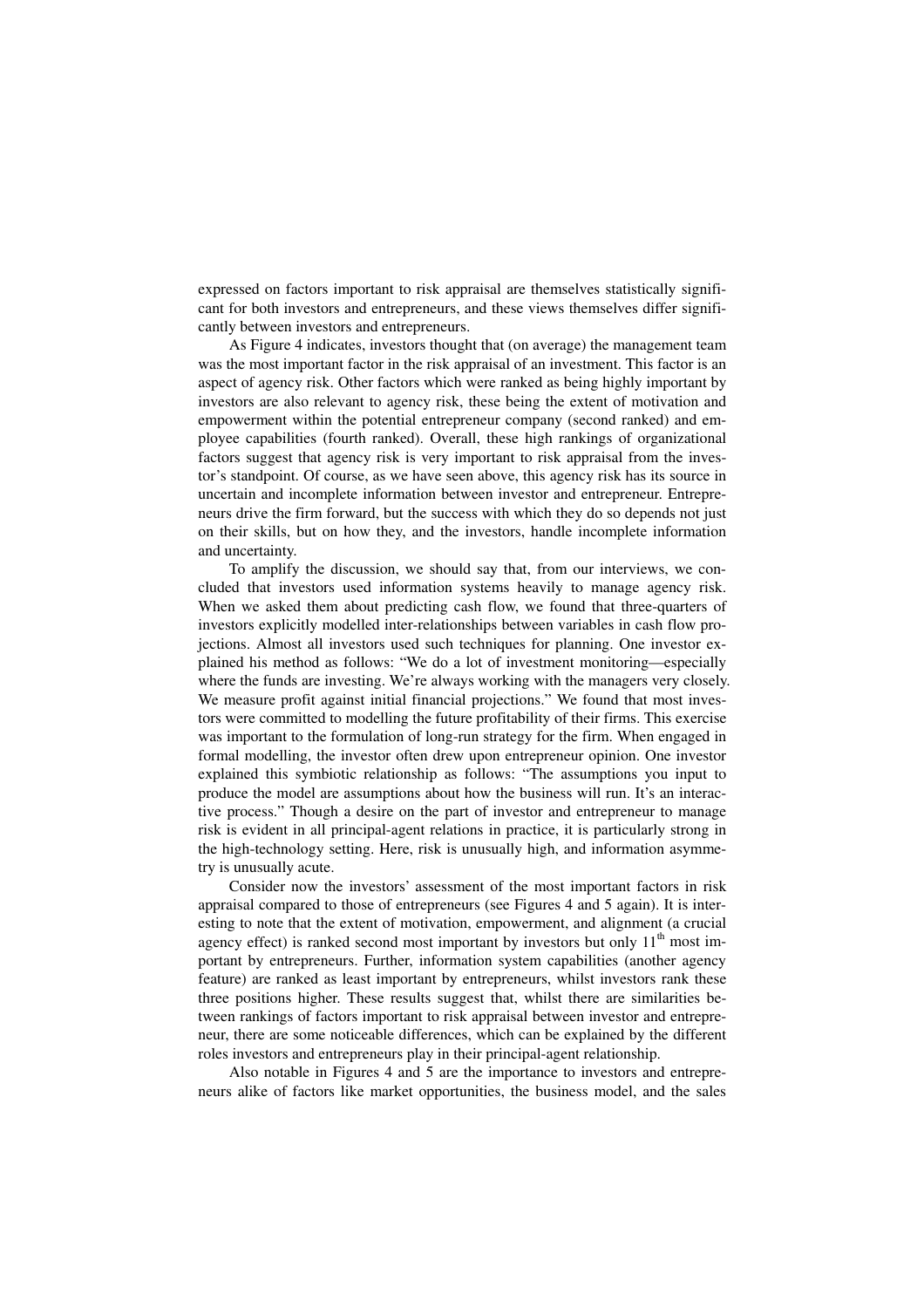model. These factors all relate to "business risk." The main source of this is uncertainty about the future value of the entrepreneur's business. This arises primarily because market opportunities are hard to judge. Even if they do prove to be promising, it is not known whether the entrepreneur's untried ability will be up to exploiting such new market opportunities, especially when faced with competitive pressure. The business model, market opportunities, the sales model, and the quality of the proposal are all ranked as important to risk appraisal by both investors and entrepreneurs. Thus they display a common interest in dealing with business risk. Indeed, to the extent that the investor "solves" the agency problem or, to put it another way, efficiently "manages" agency risk, investor and entrepreneur interests are well-aligned, and they can then focus jointly on dealing with business risk.

Business risk was further illuminated as a concept when we asked investors and entrepreneurs about their use of sensitivity analysis. One entrepreneur said, "From market assessment you can work out what a reasonable revenue and cost line would be. Management as a whole does the market analysis and we take a top down approach. We tend to be quite rigorous in doing a careful analysis of the market." This suggests that business risk is best managed by allowing an interaction between entrepreneur and investor. We have already seen that this is true in the handling of agency risk.

In Figure 7, we follow the logic of Figure 6. Again, the raw data are Likert scores of investor (vertical axis) and entrepreneur (horizontal axis), this time relating to the importance of factors to risk appraisal rather than to investment stage. Again, complete concordance would imply all observations lying on the 45º line. By contrast to Figure 6, we see that there is now considerable divergence of opinion between investor and entrepreneur, concerning certain factors important to risk appraisal. These divergences include O (extent of motivation, empowerment, and alignment), M (employee capabilities), E (management team), and N (information system capabilities). These factors were all scored as being relatively more important to the investor compared to the entrepreneur. In other words, whilst both investor and entrepreneur rank factors similarly, the weight they attach to rankings can be quite different.



**Figure 7. Investors' by Entrepreneurs' Scores of Importance of Factors for Risk Appraisal**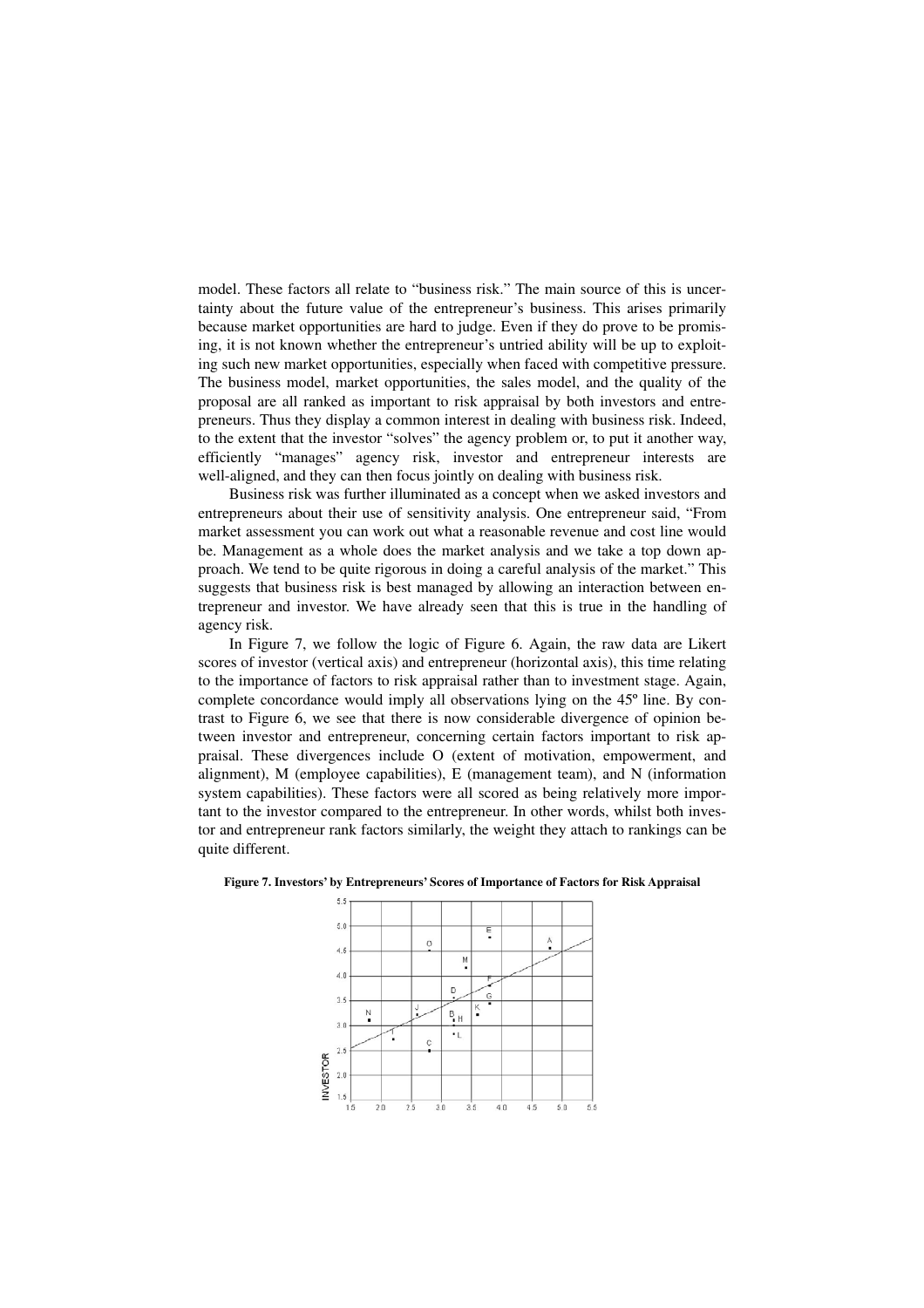| <b>Key</b> |                                                  |
|------------|--------------------------------------------------|
| A          | Market opportunities                             |
| B          | Global environment                               |
| C          | Local environment                                |
| D          | Compelling nature of the proposition             |
| E          | Management team                                  |
| F          | Business model                                   |
| G          | Sales model                                      |
| н          | Scale of the business                            |
| I          | Commitment to bring in others                    |
| J          | Funding structure                                |
| K          | Type of exit                                     |
| L          | Comparable investments                           |
| М          | Employee capabilities                            |
| N          | Information system capabilities                  |
| O          | Extent of motivation, empowerment, and alignment |

In particular, the investor, who very much "calls the shots" in determining the contractual relationship between investor and entrepreneur, is putting much more weight, as one would expect, on agency factors (e.g., motivation, alignment, employee capabilities, information systems, etc).

A regression line through the scores of Figure 7 gives the equation

$$
y = 1.727 + 0.552x, \quad \overline{R}^2 = 0.270, \quad F = 6.175, \quad p-value 0.027
$$
\n
$$
(2.362) (2.485)
$$

where *y* refers to investor score and *x* refers to entrepreneur score (t-values are in parentheses). In this case, the intercept is statistically significant (p-value 0.034) and the slope coefficient is also statistically significant (p-value 0.027) but considerably less than unity. The magnitude of this slope coefficient suggests far less agreement between investor and entrepreneur than in Figure 6. If we look at the fitted regression line, we find it is now considerably skewed away from the 45º line of complete concordance, for most observations. What we have unearthed here is that, while views on ranks can be quite similar, those on scores can differ considerably, to an extent that highlights agency effects.

# **7. Conclusion**

This analysis of attitudes to risk by investors and entrepreneurs in high-technology firms has focused on three questions:

How risky are investments? What affects risk most? Do investors and entrepreneurs agree?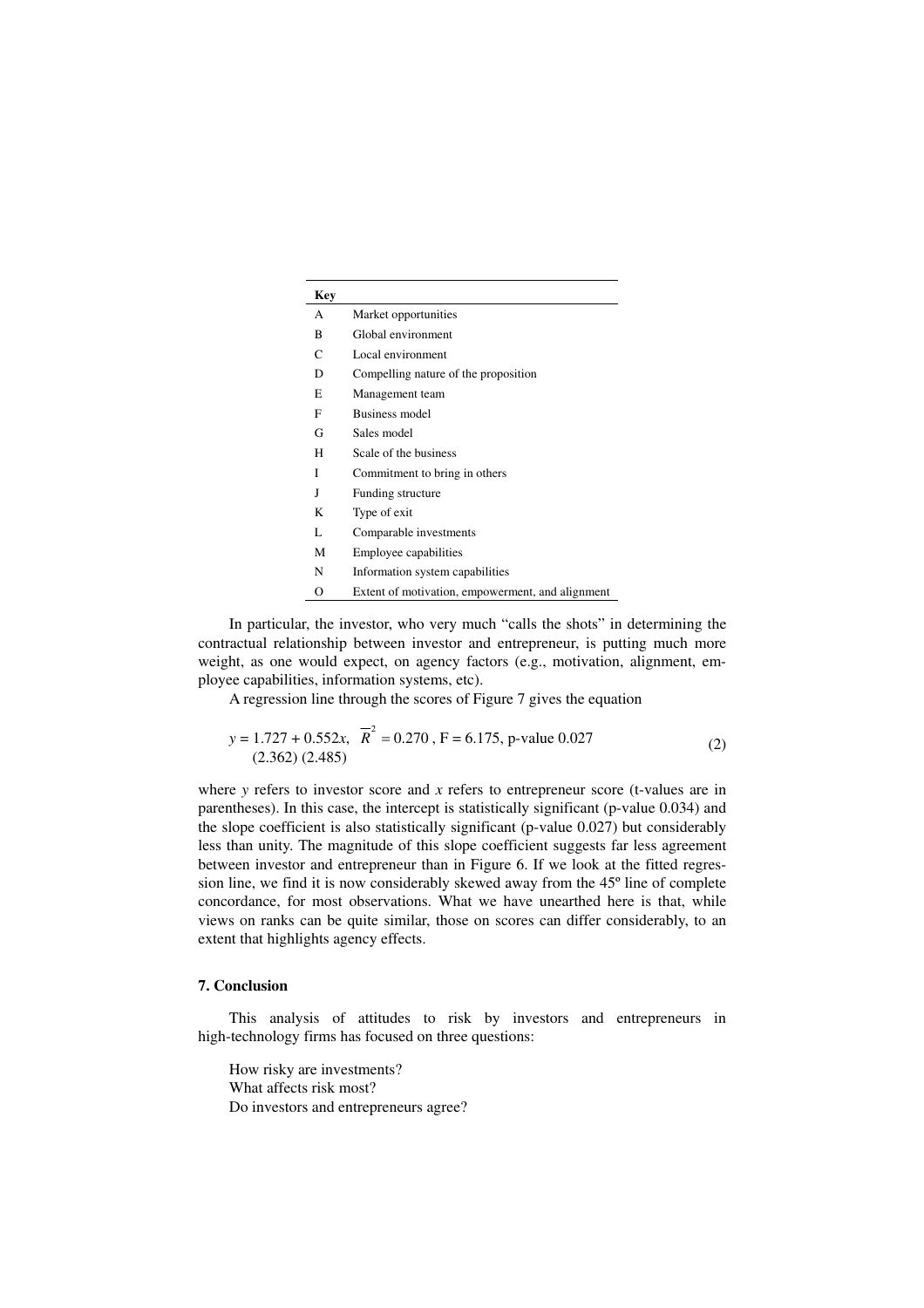Our overarching framework was that of principal-agent analysis. We identified two risk classes, *agency* and *business* risk. We found that there was general agreement between investors and entrepreneurs about which investments were relatively more or less risky. When it came to factors affecting risk most, there was some difference between investors and entrepreneurs. Agency risk was of more concern to investors than to entrepreneurs, suggesting, as agency theory predicts, that this component of risk has been shifted from entrepreneur to investor. Business risk was a prime concern to entrepreneurs but also a clear concern of investors in matters like market opportunities and sales.

We conclude that investors and entrepreneurs generally see risk in the same light, but that, when views differ, this is explicable either by functional specialisation (viz. are you a producer or a funder?) or by attitude to risk (which itself reflects relative risk exposure of investor and entrepreneur).

#### **References**

- Baiman, S., (1982), "Agency Research in an Agency Setting," in *Agency Theory, Information and Incentives*, G. Bamberg and K. Spreman eds, Berlin: Springer-Verlag, 327-346.
- Beetsma, R. M. W. J. and P. C. Schotman, (2001), "Measuring Risk Attitudes in a Natural Experiment: Data from the Television Game Show Lingo," *The Economic Journal*, 111, 821-848.
- Bhattacharyya, S. and J. C. Leach, (1999), "Risk Spillovers and Required Returns in Capital Budgeting," *The Review of Financial Studies*, 12(3), 461-479.
- Bricker, R. and N. Chander, (2000), "Where Berle and Means Went Wrong: A Reassessment of Capital Market Agency and Financial Reporting," *Accounting*, *Organizations and Society*, 25, 529-554.
- Brouwer, E. and A. Kleinknecht, (1999), "Innovative Output, and a Firm's Propensity to Patent. An Exploration of CIS Micro Data," *Research Policy*, 28, 615-624.
- Chan, Y.–S., (1983), "On the Positive Role of Financial Intermediation in the Allocation of Venture Capital in a Market with Imperfect Information," *The Journal of Finance*, 38(5), 1543-1568.
- Chan, Y.–S., D. Siegel, and A. V. Thakor, (1990), "Learning, Corporate Control and the Performance Requirements in Venture Capital Contracts," *International Economic Review*, 31(2), 1543-1581.
- Fiet, J. O., (1995a), "Risk Avoidance Strategies in Venture Capital Markets," *Journal of Management Studies*, 32, 551-574.
- Fiet, J. O., (1995b), "Reliance Upon Informants in the Venture Capital Industry," *Journal of Business Venturing*, 10, 195-223.
- Francis, J. and A. Smith, (1995), "Agency Costs and Innovation: Some Empirical Evidence," *Journal of Accounting and Economics*, 19, 383-409.
- Frank, M. Z., (1988), "An Intertemporal Model of Industry Exit," *Quarterly Journal of Economics*, 103, 333-344.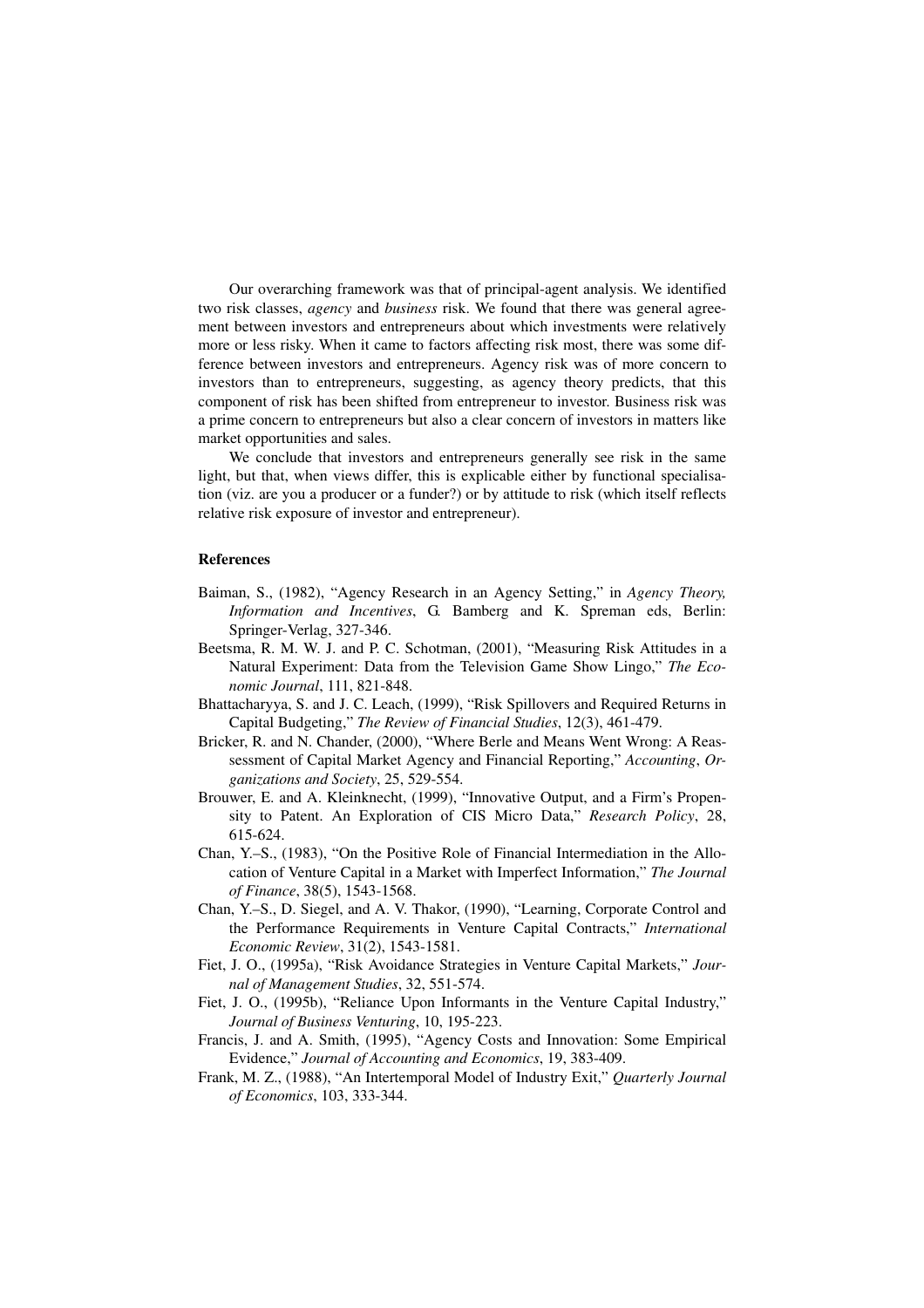- Frederickson, J. R., (1992), "Relative Performance Information: The Effects of Common Uncertainty and Contract Type on Agent Effort," *The Accounting Review*, 67(4), 647-669.
- Freel, M. S., (1999), "The Financing of Small Firm Product Innovation Within the UK," *Technovation*, 19, 707-719.
- Gibbons, J. D., (1985), *Nonparametric Statistical Inference* (*2nd ed*.), New York: Marcel Dekker.
- Healy, P. M. and K. G. Palepu, (2001), "Information Asymmetry, Corporate Disclosure and the Capital Markets: A Review of the Empirical Disclosure Literature," *Journal of Accounting and Economics*, 31, 405-440.
- Holmström, B., (1979), "Moral Hazard and Observability," *Bell Journal of Economics*, 10, 74-91.
- Jaffe, A. B., (2000), "The US Patent System in Transition: Policy Innovation and the Innovation Process," *Research Policy*, 29, 531-557.
- Jankowicz, A. D., (2000), *Business Research Projects* (*3rd ed*), London: Business Press.
- Jensen, M. C. and W. H. Meckling, (1976), "Theory of the Firm: Managerial Behaviour, Agency Costs and Ownership Structure," *Journal of Financial Economics*, 3, 305-360.
- Jovanovic, B., (1982), "Selection and Evolution of Industry," *Econometrica*, 50, 649-670.
- Kaplan, R. S., (1982), *Advanced Management Accounting*, Englewood Cliffs, NJ: Prentice-Hall.
- Kaplan, S. N. and P. Stromberg, (2001), "Venture Capitalists as Principals: Contracting, Screening and Monitoring," *The American Economic Review*, 91(2), 426-430.
- Kortum, S. and J. Lerner, (1999), "What is Behind the Recent Surge in Patenting?" *Research Policy*, 28, 1-22.
- Lefley, F., (1997), "Approaches to Risk and Uncertainty in the Appraisal of New Technology Capital Projects," *International Journal of Production Economics*, 53, 21-33.
- Magee, R. P., (1998), "Variable Cost Allocation in a Principal/Agent Setting," *The Accounting Review*, 63(1), 42-54.
- Mirrlees, J., (1976), "The Optimal Structure of Incentives and Authority Within an Organization," *Bell Journal of Economics*, 7, 105-131.
- Mitchell, F., G. C. Reid, and N. Terry, (1997), "Venture Capital Supply and Accounting Information System Development," *Entrepreneurship Theory and Practice*, Summer, 45-62.
- Mitchell, F., G. C. Reid, and N. Terry, (1995), "Post-Investment Demand for Accounting Information by Venture Capitalists," *Accounting and Business Research*, 25(99), 186-196.
- Mitchell, F., G. C. Reid, and N. Terry, (1999), "Accounting Information System Development and the Supply of Venture Capital," in *Management Buyouts and Venture Capital*: *Into the Next Millennium*, M. Wright and K. Robbie eds, Cheltenham, UK: Edward Elgar, 263-279.